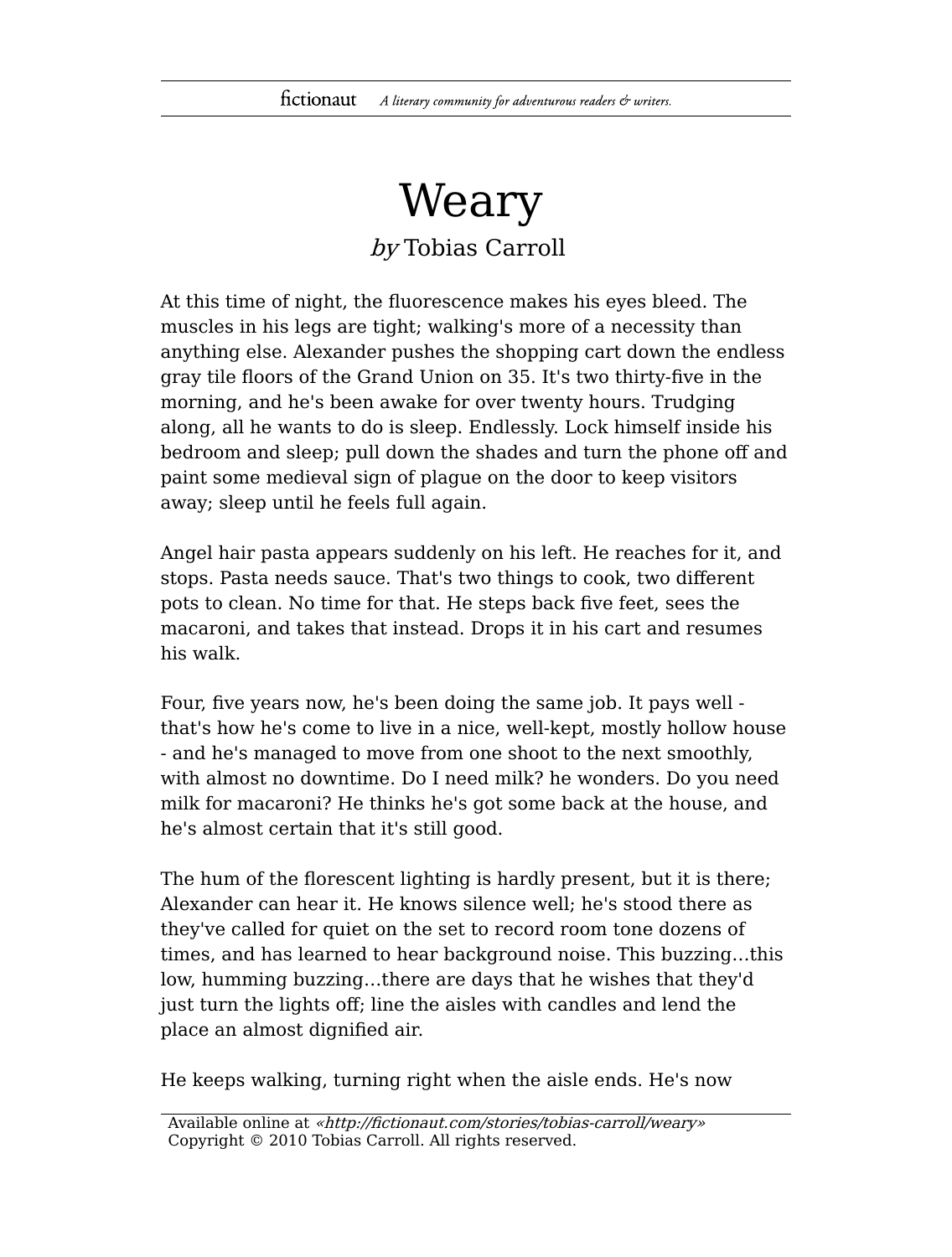moving perpendicular to the aisles, gazing up at each sign. He reads them but they hardly register in his mind. Even when they do he's no longer sure if they denote something that he wants. He can begin to smell himself; his sweat-caked shirt and pants have begun to reek, and his eleven days of stubble don't help. He worked with a guy once who managed to meet women somewhere off the set, and found the time to start a relationship with one of them in his off hours. Amazing.

Alexander works as a location manager, mostly on low-budget movies shot near the town where he grew up. He owns his own house; he drives his own car. He lives from shoot to shoot; they're each about five weeks long, and he's begun to forget what a month is. It's approaching three in the morning, and a string of yawns contort his face. It's him and a cashier in the store; them and the hum and the muzak. And this routine? It's something he takes comfort in, in a way. The faces and names change from shoot to shoot. The walk, the lights, the fatigue, the aches, the stubble, the smell…they're the constants.

Alexander turns down the frozen foods aisle, and makes his way to the ice cream section. He takes a two-gallon carton and puts it in his cart and continues on his way. They decapitated someone today. Alexander didn't bother to catch the actor's name. He covered the room with plastic bags and hoped that they wouldn't use too much fake blood. At a family gathering the previous summer, his younger cousin told him that his job sounded cool; Alexander didn't know what to say. After the first few months, the initial enthusiasm had nearly vanished. It was a job with latex masks and red and knives and dirt and irate motel managers and zoning restrictions and squibs and paint and permits that had to be dealt with. Above all else, it was a job; no more or less than what his friends from college who wore suits to work every day had.

Two turns later and he's in the beverages aisle. Alexander drearily